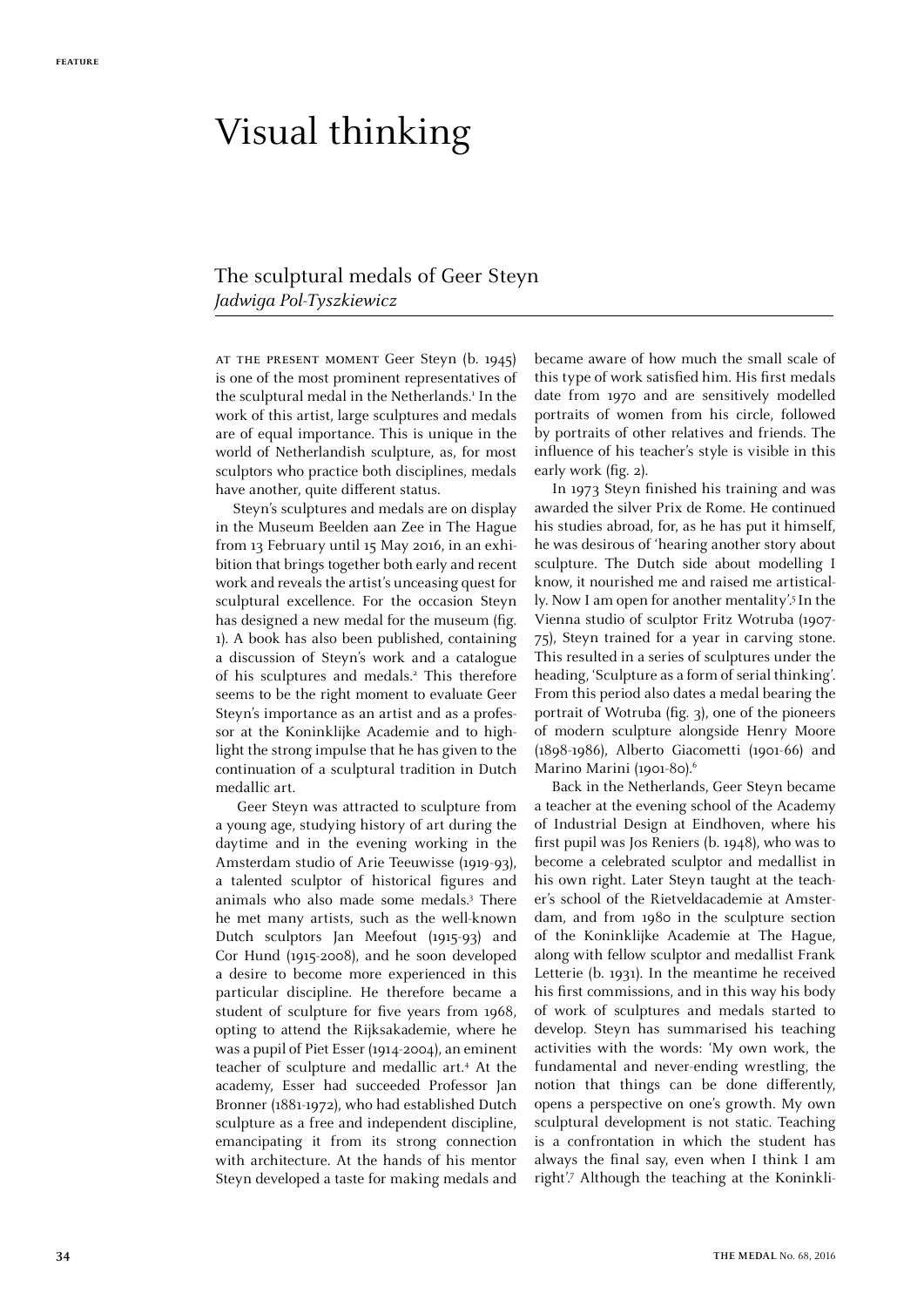



1. Steyn: *Museum Beelden aan Zee*, 2015, terracotta, 80 x 85mm.

jke Academie was directed towards sculpture, Steyn managed also to interest his pupils in medals:

During the year we formed a medal club with a small number of students. In their spare time they made medals that were discussed once a month by the group. We spent complete evenings in this activity, it developed into a true passion. In June the sessions were brought to an end with a home-cooked dinner. During this meeting I presented my own 'year medal' (*'jaarpenning*') to every participant. The feeling of solidarity was of great importance.<sup>8</sup>

A number of pupils such as Barbara Kletter, Mirjam Mieras, Elly Baltus, Pauline Hoeboer and Lina Hodoroaba became skilled medallists, all creating medals with open minds and the concept occupying a central position. All limitations in shape, material, technique and content were abandoned, and packaging and presentation sometimes became an integral part of the total – an idea that Geer Steyn had introduced with his own medals. Barbara Kletter recalled the following memories:

Geer was the most versatile teacher who acquainted us with the diverse appearance of sculptural art, substantive and technical … In the second year the many aspects of designing a medal were brought into play … The 1997 commission from the Vereniging voor Penningkunst to create an experimental medal – resulting in *Uitdijend Heelal (Expanding Universe*) – I most certainly received thanks to my understanding of the diverse aspects of sculptural art that Geer had taught us passionately. Apart from technique,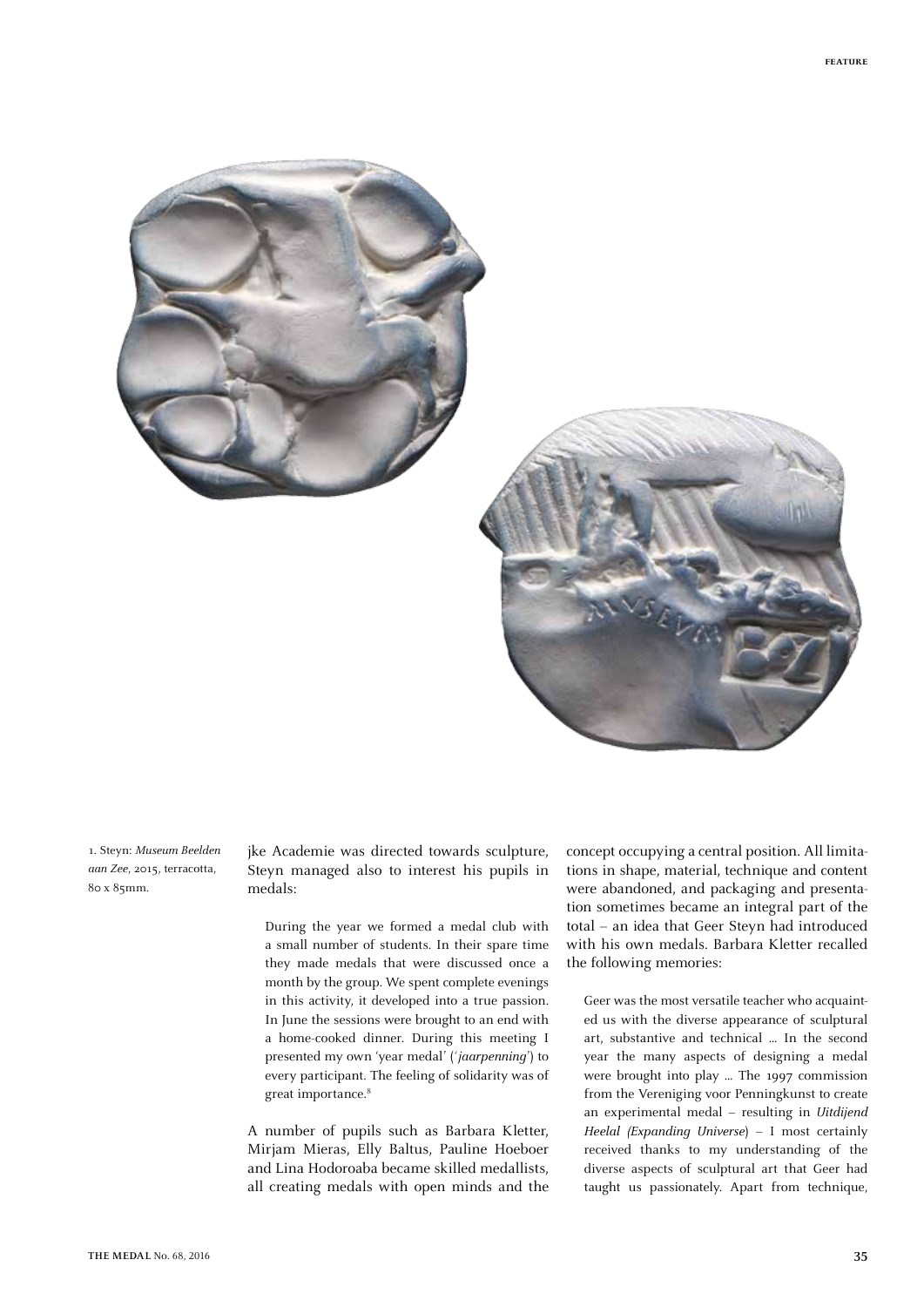

2. Steyn: *Titia*, 1972, terracotta, 74mm.





3. Steyn: *Wotruba*, 1973, terracotta, 78mm.

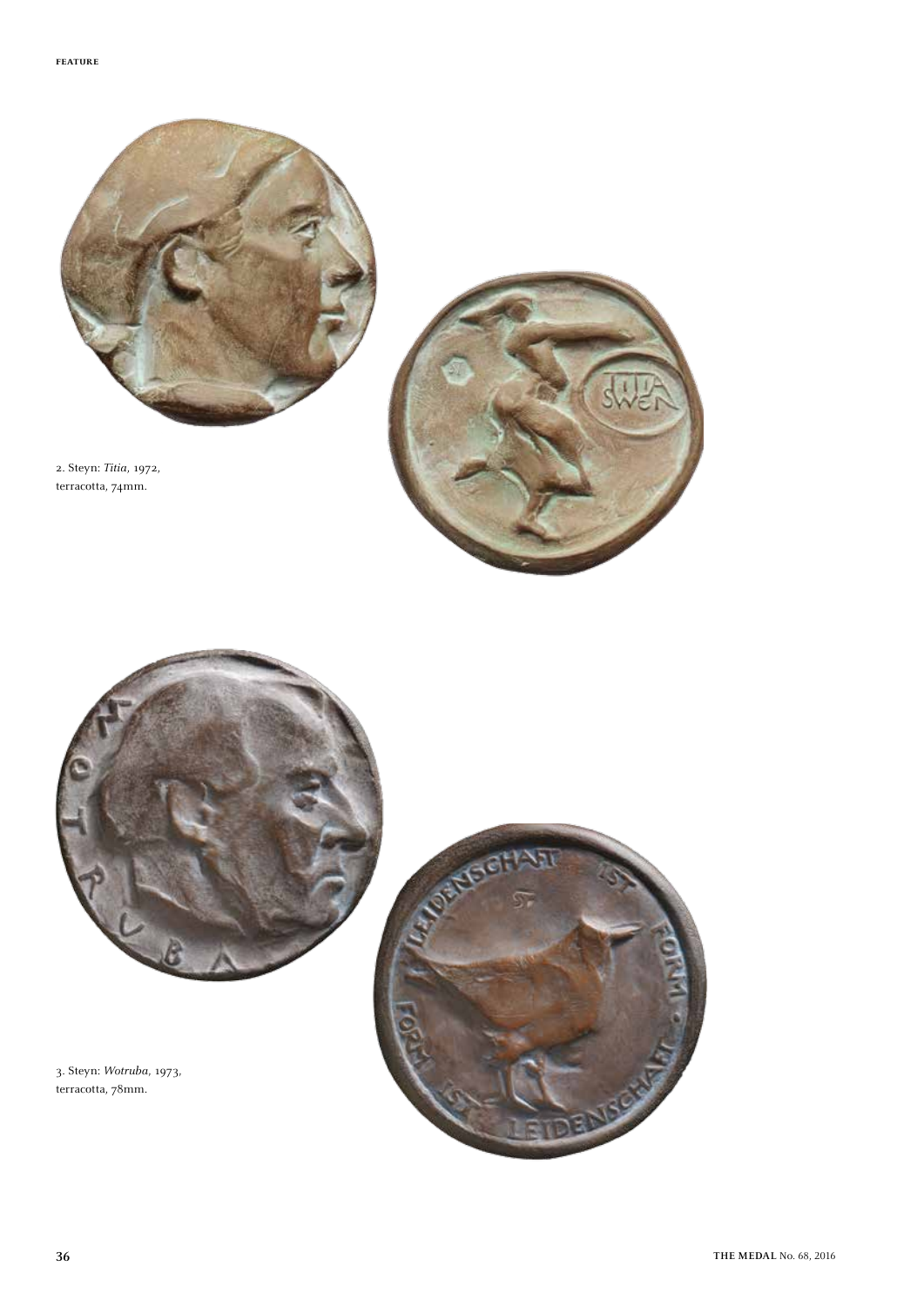

4. Steyn: *Brecht*, 1976, terracotta, 62mm.

scale and material, these involve the 'intimate detail opposing the grand gesture' and the 'placing' of several meanings: in space, but also searching between tradition and renewal ...<sup>9</sup>

As a teacher at the academy, Geer Steyn belonged to the tradition established by his two predecessors. Like Bronner and Esser, he gave attention to the idea and the structure of the medal and therefore strengthened the interest of students in this medium, thus creating the next generation of medallists with their groundbreaking ideas.

Turning to Steyn's work as an artist, in the year 2015 his medallic oeuvre numbered over 125 pieces. New medals are added every year, demonstrating that the artist – now seventy years of age – is still fully engaged in the creative process. He consistently goes his own

way, with the concept of 'thinking sculpturally' as the foundation of all his work, both sculptures and medals.

As a medallist, Steyn has undergone an interesting personal development. His early medals clearly show the 'imprint' of his mentor Esser; these are strikingly modelled portraits of people close to the artist. Very soon new themes were added, and at the same time the search for a new style began. His interest in literature and music resulted in a series of portraits of authors and composers, including Goethe, Baudelaire, Brecht, Flaubert, Joyce, Mahler and Puccini (figs 4, 5). With these medals, often made in several versions, the process of striving for strong forms is very visible and the concept of 'sculptural thinking' clearly present, with the artist working to discover how far the concept may be taken.<sup>10</sup> Around 1980 Steyn departed defini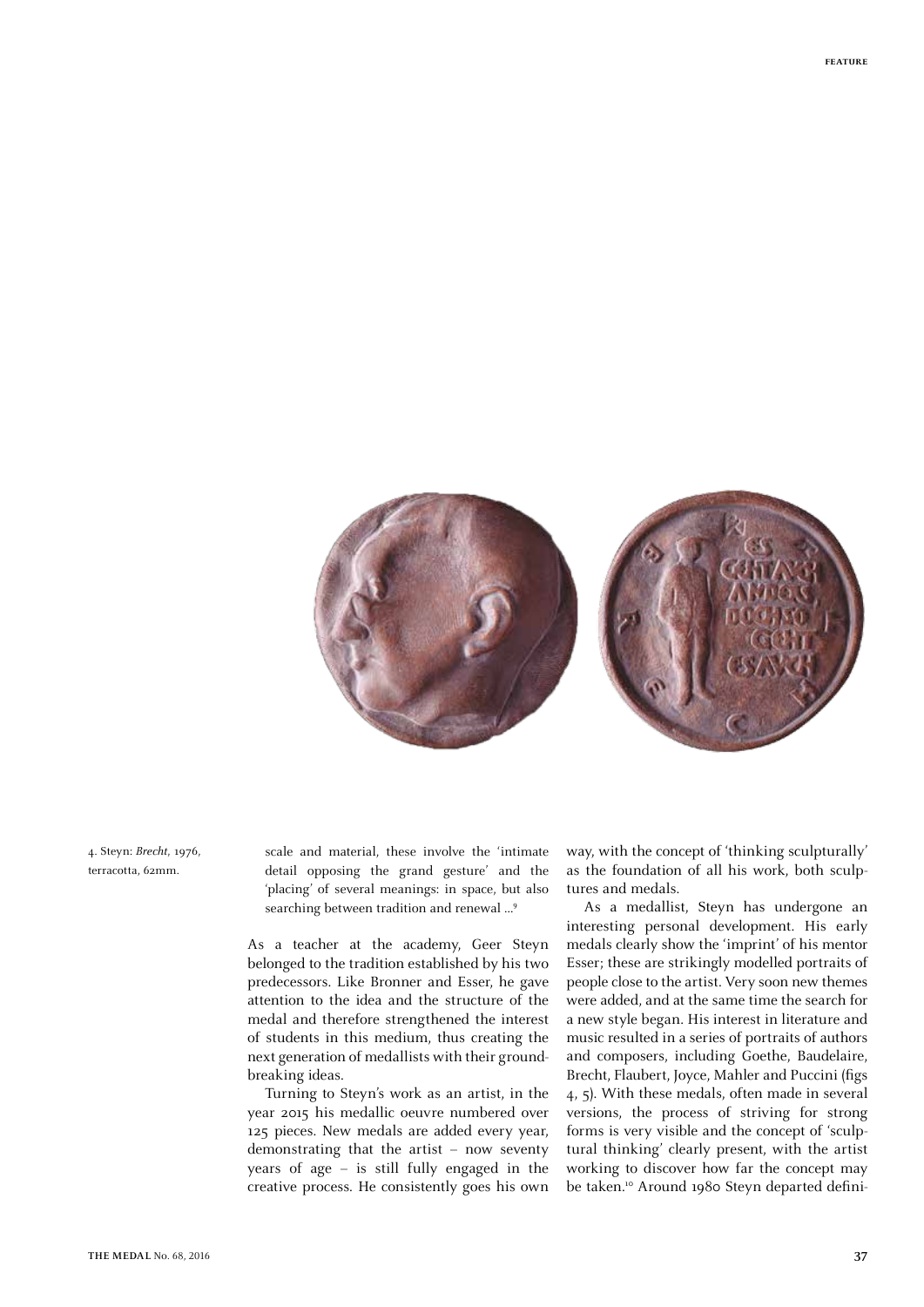.

5. Steyn: *Puccini,* 2001, terracotta, 84 mm

6. Steyn: *Jellyfish*, 2003, terracotta, 72mm.



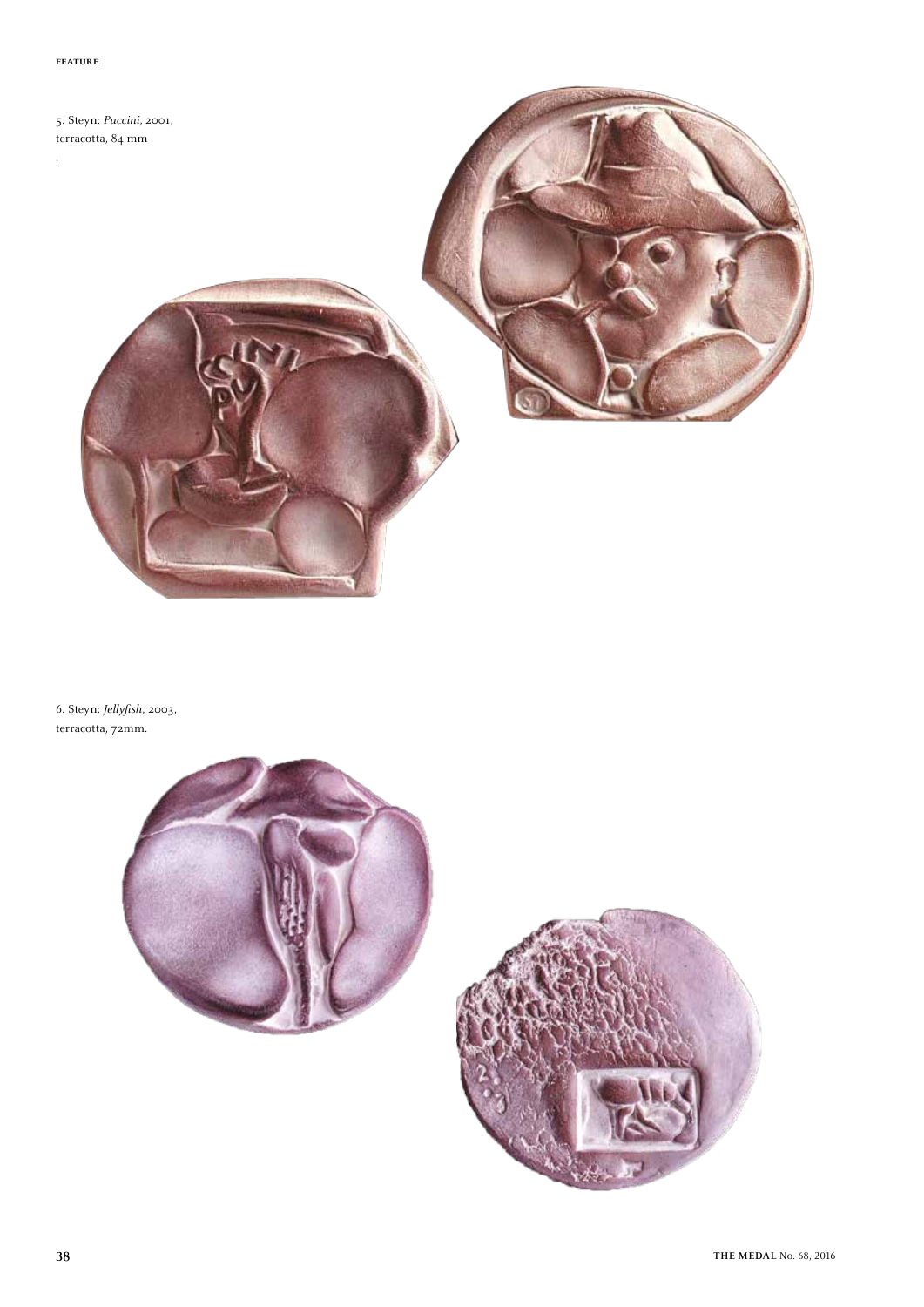7. Steyn: *Bat,* 2005, terracotta, 74mm.





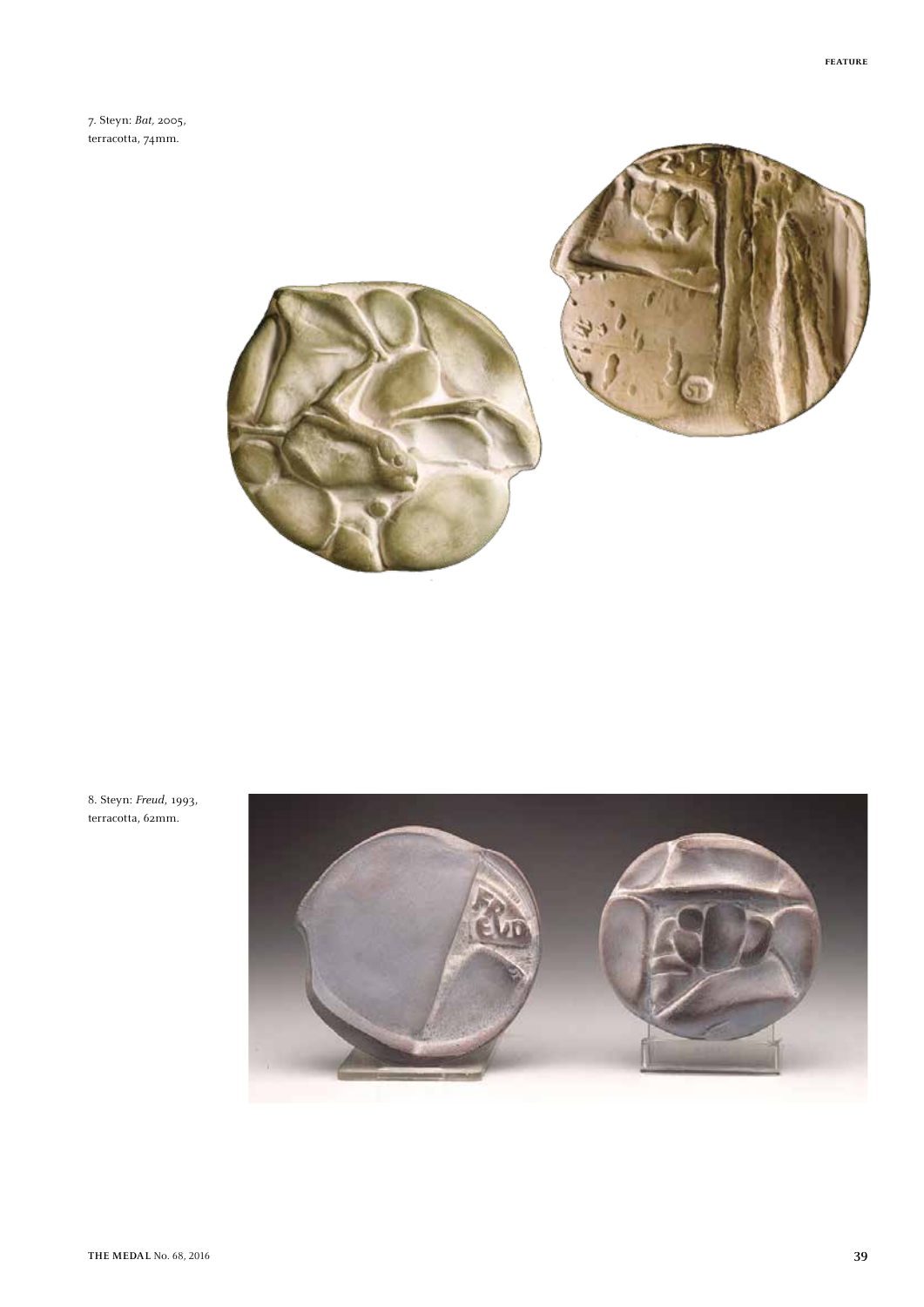



9. Steyn: *Picasso*, 2003, bronze, 59 x 61mm.

tively from the well-trodden path and started to build medallic designs from separate elements, with the composition of each medal now determined by its subject. The idea of a sculptural experience at a small scale has been explored in depth in the medals that Steyn has made since.

In 1983 the first 'year medal' came into being, with Steyn beginning the habit of choosing an animal, insect or bird as a topic for an annual medal. An unexpected encounter with nature stands at the beginning of the process and supplies inspiration. Then, when the medal is finished, there is the act of giving the medals to friends and acquaintances, a ritual that takes place every year and has a deep meaning for the artist. These *jaarpenningen* are usually made of either bronze or terracotta. The terracotta examples are coloured in order to reinforce the plastic effect and to provide extra accents and contrasts (figs 6, 7).

From 1993 a series entitled *People who dominated the 20th century* was produced, with Sigmund Freud, Maria Callas, Samuel Beckett, Pablo Picasso, Vincent van Gogh and Albert Einstein depicted on medals in extremely original ways (figs 8-10). Here again packaging came to play an important role, and the additional space this provided was used to convey extra information, enabling the medal to develop further its meaning.

Most of Steyn's medal work has been made on his own initiative, but in addition medals have been commissioned by individuals and institutions. For Steyn, a medal is like chamber music: a small object with gigantic impact. It is a visualised gesture: you hand it over to another person. It has intimacy and thoughtfulness; it does not recognise institutions – it is a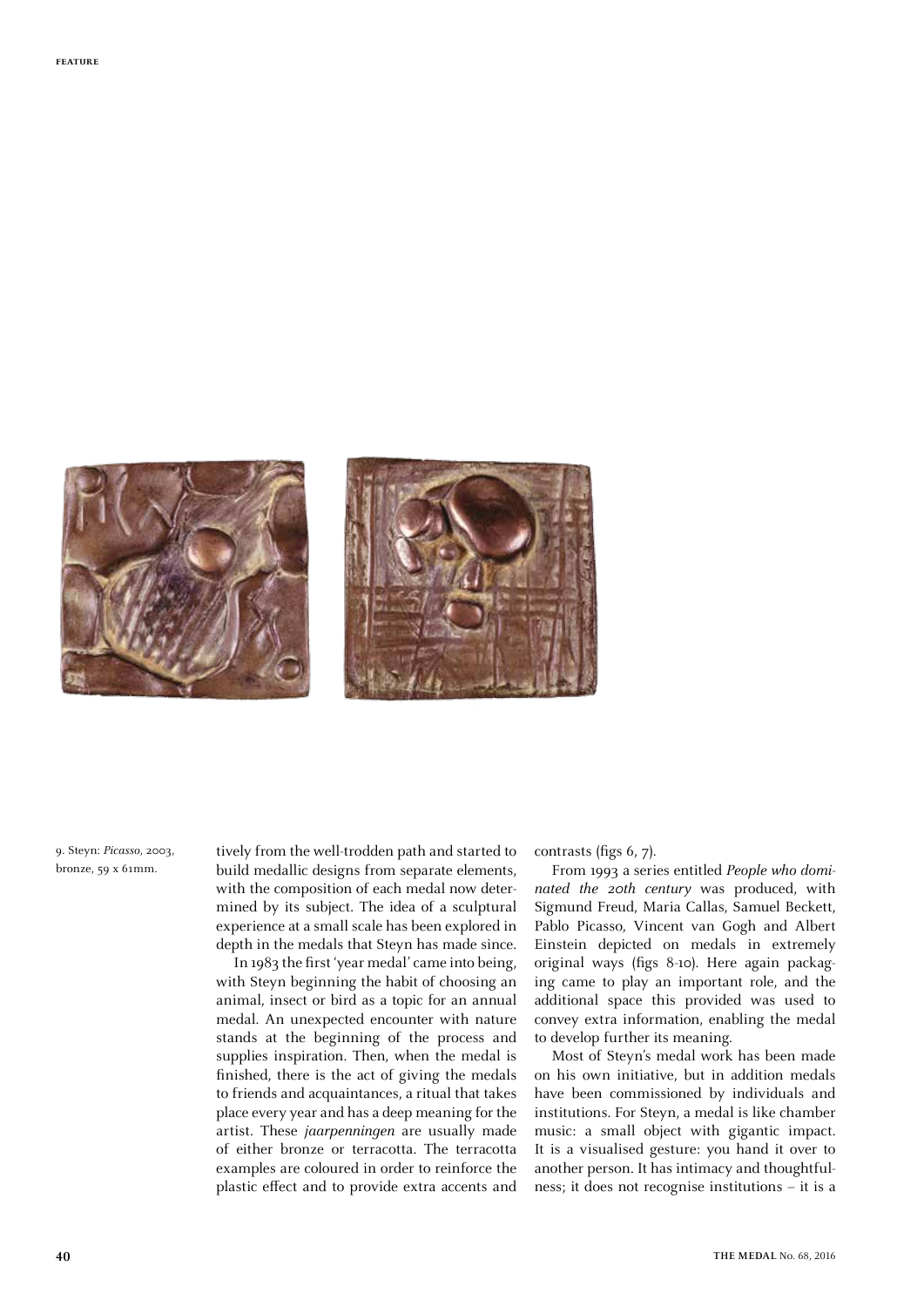





10. Steyn: *Einstein*, 2013, terracotta, 79 x 78mm.

11. Steyn: *Berte, the first tooth*, 2000, terracotta, 65mm.

no-man's-land. The maker is forced to supply a definition of his own for the phenomenon that is the medal. For this artist, it has to be twosided, with sculptural thinking providing an extra intensity.

When it comes to the relationship between sculptures and medals, the artist says:

My medals are directly modelled by the hand, and their sculptural value can be judged from close distance, but also from further away. The proportion of my medals compared to the other work has the character of breathing in as against breathing out. The introvert opposed to the extrovert, almost as winter and summer. One cannot be without the other … My small sculptures, such as *The Storytellers* in terracotta and those of my family, Berte and Mariken, are not big in centimetres, but I always try to achieve a monumentality that works out well from a distance. This is what medals and sculptures have in common. One and the same way of placing matter in space, indeed as breathing in and out.<sup>11</sup>

Steyn's statement indicates that his sculptures and medals originate from the same principle and are equally important to him as far as sculptural thinking is concerned: every sculptural statement is in fact an opening to a succeeding work, independent of its size. A small medal can be monumental, in the same way as a huge sculpture, and this is what the artist achieves in his work time and again. Steyn likes to make series of sculptures as well as of medals. For some years he portrayed his daughter Berte as a child in both genres. In this way a series of works was created, which records her growing up. In both types of work the same means of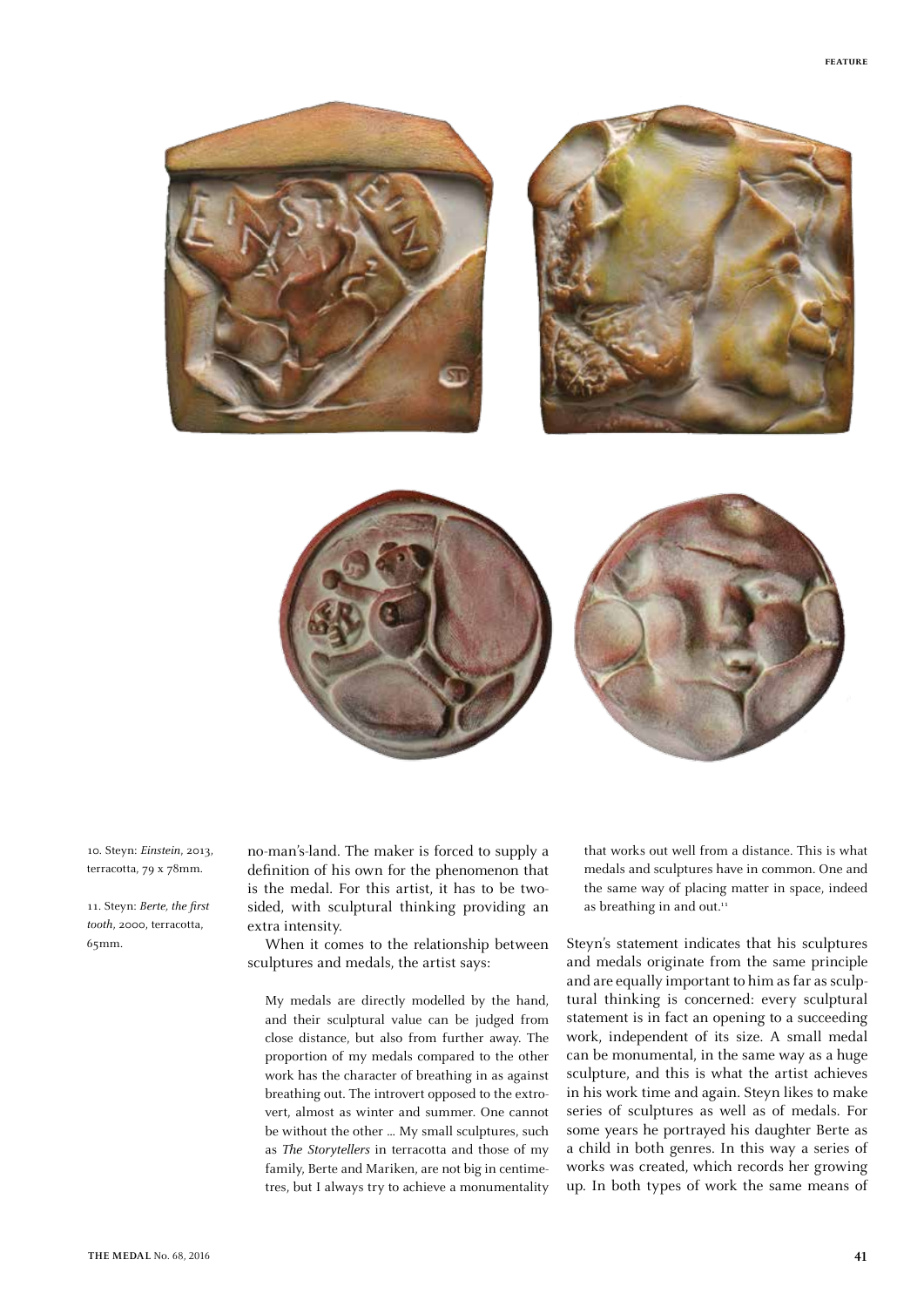



12. Steyn: *Berte, 5 years old*, 2004, terracotta, 65mm.

13. Steyn: *Berte, 2 years old*, 2001, terracotta, 140 x 140 x 150mm.

expression can be found: the minimal use of accents, such as a small spot to suggest a nose, a mouth or an ear. The face is flattened and the angle at which it is placed is important. Medals and sculptures show Berte when she was born in 1999, when she was one and acquired her first tooth in 2000, as well as when she became two, five, seven and thirteen years of age (figs 11-15). Steyn has also sometimes designed a medal as the starting point for a large relief. An example is *Boerhaave,* made for the Boerhaave Medical Centre in Amsterdam in 1999 (figs 16, 17). Herman Boerhaave (1668-1738) was one of Europe's most famous physicians and a professor of medicine at Leiden. The obverse of the medal shows the portrait that is repeated in the relief, whilst the reverse carries a reference to medicine through its depiction of the hatching of a snake.

Geer Steyn was shaped at a time when Dutch medallic art was undergoing a veritable blossoming. He knew how to make use of the solid basis with which he and his teachers had equipped him and to develop it into an independent, unique perception. His motto is 'the sculptural medal, a way of visual thinking'.  $\bullet$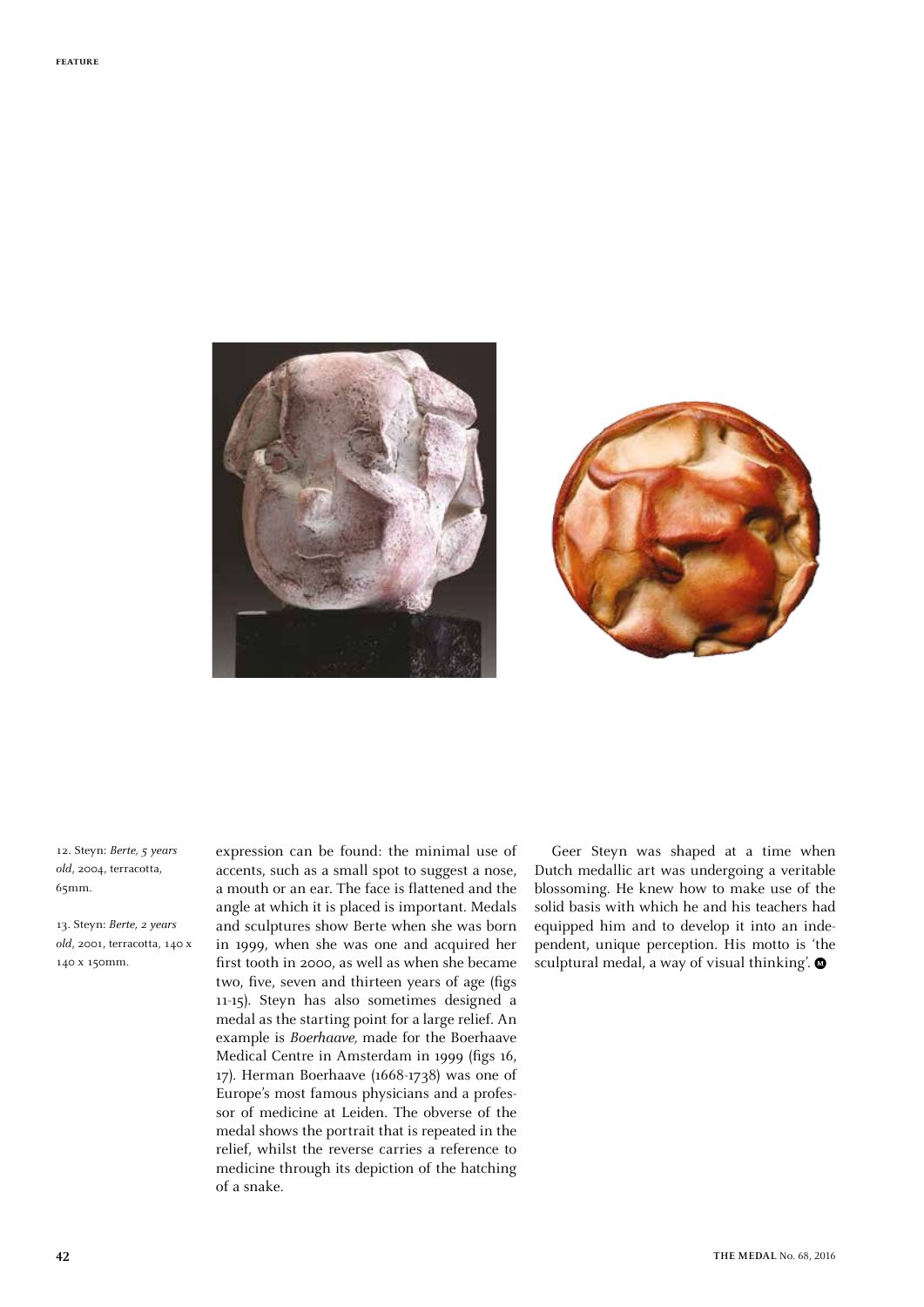

14. Steyn: *Berte, 7 years old*, 2006, terracotta, 160 x 100 x 70mm.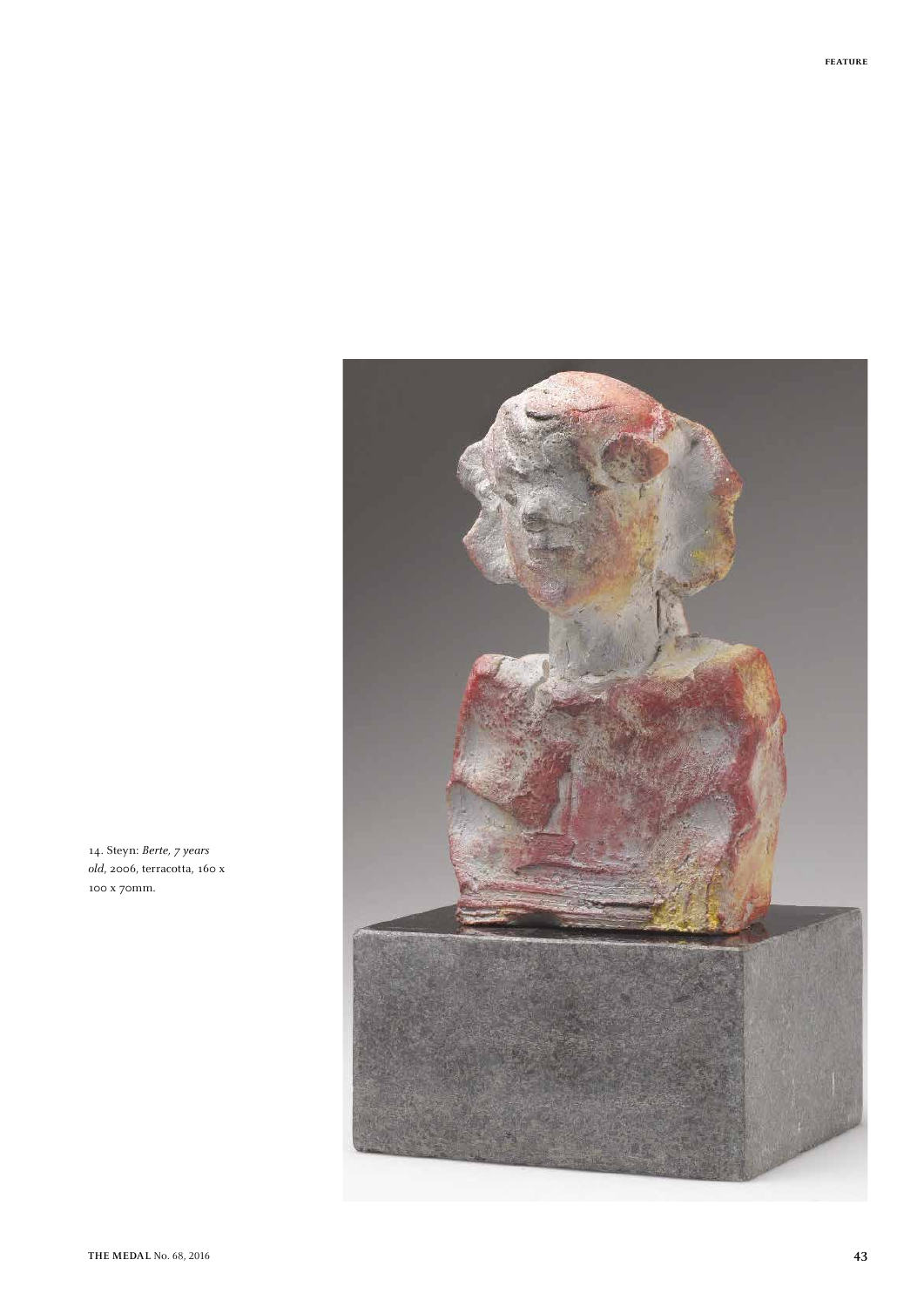

15. Steyn: *Berte, 13 years old*, 2012, terracotta, 160 x 150 x 70mm.





16. Steyn: *Boerhaave*, 1999, terracotta, 60 x 65mm.